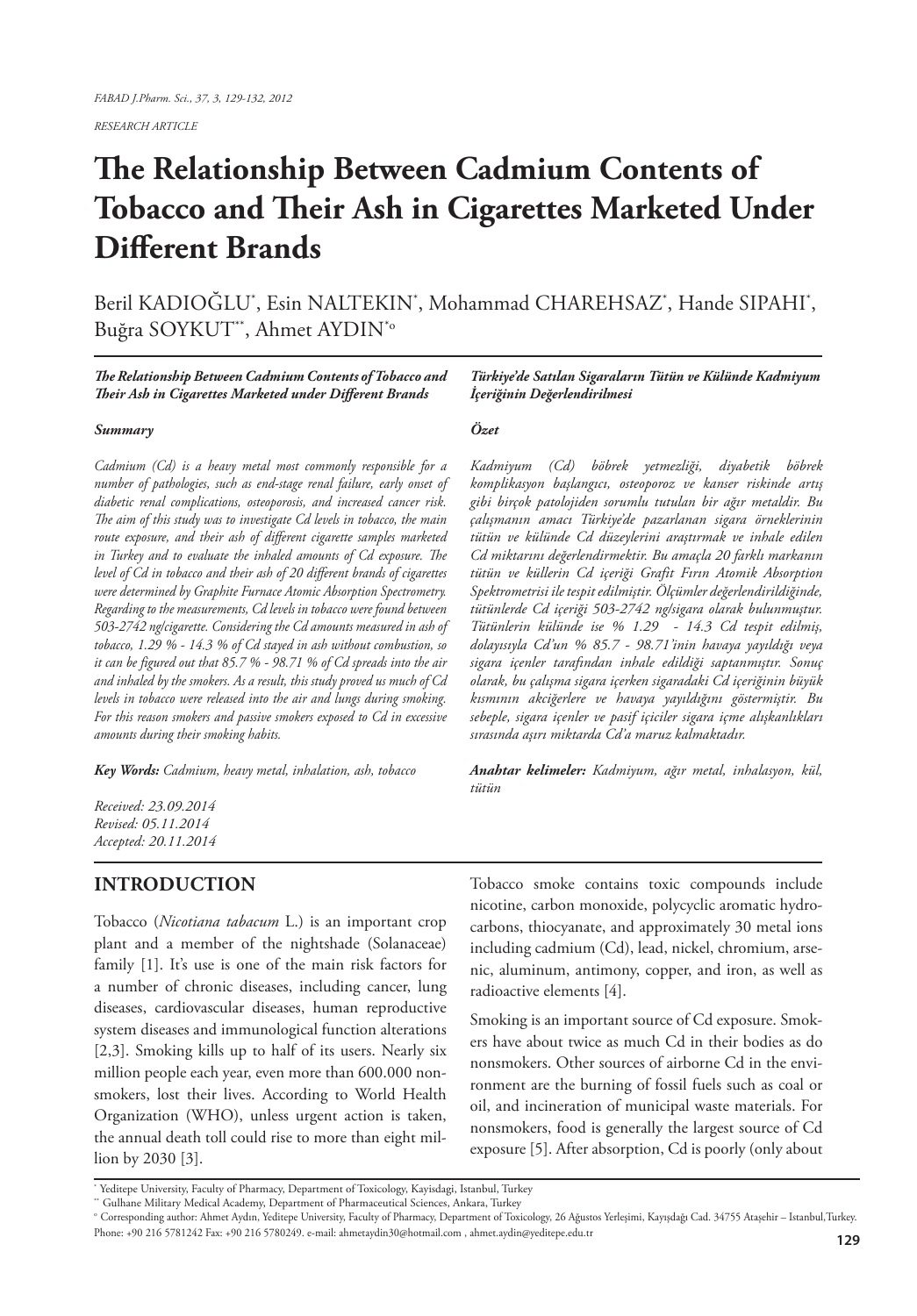0.001 % of the body burden per day) excreted and the biological half-life of Cd in humans is probably in the range of 10-30 years [6]. Therefore Cd concentrations in most tissues increase with age and mainly stored in the liver and kidneys. Chronic exposure to low-level Cd has been associated with a number of pathologies, such as end-stage renal failure, early onset of diabetic renal complications, osteoporosis, deranged blood pressure regulation, increased cancer risk and skeletal damage [7]. According to the International Agency for Resaerch on Cancer (IARC), Cd is classified as Group 1 human carcinogen [8]. However, Cd is not considered as a carcinogen by ingestion, carcinogenic effects can be seen by the inhalation route [9]. The absorption of Cd is much lower after an oral intake (4-8%) than on inhalatory exposure (15 to 40%). Epidemiological data from occupational settings confirm lungs being the primary target organ [9]. Due to the toxicological importance of this metal, we investigated Cd levels in tobacco and ash of different cigarette samples marketed in Turkey and we evaluated the inhaled amounts of Cd exposure.

## **MATERIAL AND METHODS**

Commercially available 20 different brands of local and imported cigarettes were purchased from the local market of Turkey between 2011 and 2012. These cigarettes were produced from six different sources of tobacco. Brand names have not been disclosed in this paper.

For analysis of Cd, filter part and wrapping paper of cigarettes were removed. Tobacco from each brand was weighted separately. All the glassware were cleaned with acid mixture of  $\text{HNO}_3$ :HCl, 1:3 v/v in order to avoid any contamination. All reagents used were of analytical grade. Cadmium standard solution (Fluka Analytical) was used to prepare working standard solutions.

The known quantity of sample was digested with 4 ml of concentrated nitric acid  $(HNO<sub>3</sub>)$  (Merck, 65 %) in the water bath for 4.5 hours under laboratory hood. After waiting for 24 hours, samples were put in the water bath for 2 more hours. Final volume was completed to 5 ml with concentrated  $HNO<sub>3</sub>$ . Cigarettes from each brand were smoked by a volunteer to collect ash of cigarette. Smoking was stopped when the burning line reached the butt length. Ashes from each brand were digested with freshly prepared mixture of  $\text{HNO}_3\text{:HF 5:2,}$ v/v in microwave acid digestion unit (Milestone, Mega 1200) till the clear transparent digests was obtained. Results were tested with a control blank and quality control solutions. This procedure was repeated after every five samples. The calibration curve was prepared from Cd standard solution at  $0.3 - 3$  ng/ml concentration range in the same acid concentration to minimize matrix effects.

The Cd levels in tobacco and their ash of different brands of cigarettes were measured by Graphite Furnace Atomic Absorption Spectroscopy (Analytic Jena, ZEEnit 700) equipped with Zeeman background correction. Suitable dilutions were made from digested tobacco and their ash samples with ultrapure distilled water (Simplicity Water Purification System). The manufacturer's application notes were used for Cd measurements checking validation parameters. Detailed information about graphite furnace parameters was shown in Table 1.

## **RESULTS AND DISCUSSIONS**

Cd levels in tobacco were higher than those in the ash, and the results showed great differences among brands of cigarettes (Table 2). Regarding to the measurements, Cd levels were found higher than 1200 ng in four tobacco

| No | Type     | Temperature<br>[°C] | Rate<br>$\left[ \mathrm{^{\circ}C/s} \right]$ | Hold<br>[s] | Time<br>[s] | Gas Inert. | Gas Add.g |
|----|----------|---------------------|-----------------------------------------------|-------------|-------------|------------|-----------|
| 1  | Drying   | 90                  | 5                                             | 20          | 33,8        | Max        | Stop      |
| 2  | Drying   | 105                 | 3                                             | 20          | 25          | Max        | Stop      |
| 3  | Drying   | 110                 | 2                                             | 10          | 12,5        | Max        | Stop      |
| 4  | Pyrolsis | 800                 | 250                                           | 10          | 12,8        | Max        | Stop      |
| 5  | $AZ^*$   | 900                 | $\Omega$                                      | 4           | 4           | Stop       | Stop      |
| 6  | Atomize  | 1500                | 1500                                          | 3           | 3,4         | Stop       | Stop      |
| 7  | Cleanout | 2300                | 500                                           | 4           | 6           | Max        | Stop      |

Table 1. Graphite furnace parameters for the determination of Cd levels

\*AZ: Auto zero phase of graphite furnace.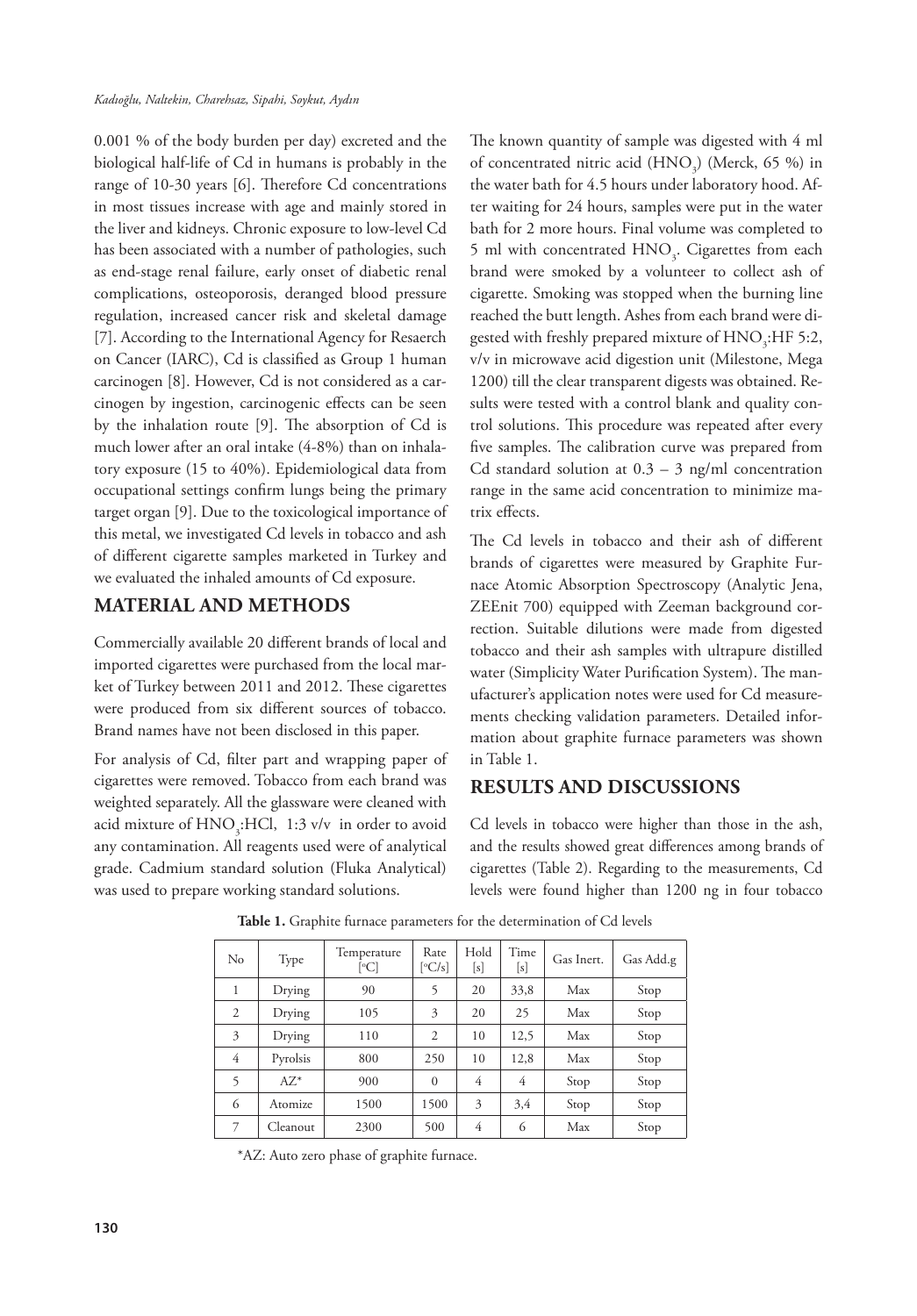|                         |                                                      | Tobacco                    |                     | Ash of Tobacco                         |                                   |                           |  |
|-------------------------|------------------------------------------------------|----------------------------|---------------------|----------------------------------------|-----------------------------------|---------------------------|--|
| No                      | Weight of tobacco<br>samples per<br>cigarette<br>(g) | Cd level<br>(ng/cigarette) | $Cd$ level $(ng/g)$ | Weight of ash<br>per cigarette<br>(mg) | Cd level of ash<br>(ng/cigarette) | Cd % in"<br>cigarette ash |  |
| $\mathbf{1}$            | 0.5                                                  | 2160.31                    | 4320.62             | 97.73                                  | 97.52                             | 4.51                      |  |
| $\overline{2}$          | 0.5                                                  | 1260.45                    | 2520.90             | 79.95                                  | 41.94                             | 3.33                      |  |
| $\overline{\mathbf{3}}$ | 0.5                                                  | 772.06                     | 1544.12             | 84.61                                  | 110.40                            | 14.30                     |  |
| 4                       | 0.5                                                  | 2741.73                    | 5483.46             | 126.61                                 | 166.47                            | 6.07                      |  |
| 5                       | 0.5                                                  | 760.91                     | 1521.82             | 95.43                                  | 39.64                             | 5.21                      |  |
| 6                       | 0.5                                                  | 842.21                     | 1684.42             | 201.21                                 | 42.88                             | 5.09                      |  |
| $\overline{7}$          | 0.5                                                  | 830.41                     | 1660.82             | 118.07                                 | 40.56                             | 4.88                      |  |
| 8                       | 0.5                                                  | 978.63                     | 1957.26             | 90.89                                  | 58.27                             | 5.95                      |  |
| $\mathfrak{g}$          | 0.5                                                  | 791.76                     | 1583.52             | 94.69                                  | 27.37                             | 3.46                      |  |
| 10                      | 0.5                                                  | 645.31                     | 1290.62             | 80.96                                  | 23.40                             | 3.63                      |  |
| 11                      | 0.5                                                  | 555.64                     | 1111.28             | 87.55                                  | 17.95                             | 3.23                      |  |
| 12                      | 0.5                                                  | 503.43                     | 1006.86             | 84.68                                  | 6.47                              | 1.29                      |  |
| 13                      | 0.5                                                  | 752.97                     | 1505.94             | 95.17                                  | 28.40                             | 3.77                      |  |
| 14                      | 0.5                                                  | 655.50                     | 1311.00             | 95.99                                  | 23.31                             | 3.56                      |  |
| 15                      | 0.5                                                  | 850.74                     | 1701.48             | 81.02                                  | 18.86                             | 2.22                      |  |
| 16                      | $0.46*$                                              | 503.35                     | 1094.23             | 73.49                                  | 17.43                             | 3.46                      |  |
| 17                      | 0.5                                                  | 1816.08                    | 3632.16             | 101.88                                 | 63.78                             | 3.51                      |  |
| 18                      | 0.5                                                  | 631.79                     | 1263.58             | 99.96                                  | 27.13                             | 4.29                      |  |
| 19                      | 0.5                                                  | 745.55                     | 1491.10             | 85.45                                  | 41.90                             | 5.62                      |  |
| 20                      | 0.5                                                  | 684.72                     | 1369.44             | 95.30                                  | 25.45                             | 3.72                      |  |

**Table 2.** Cadmium levels in tobacco and their ash of 20 different branded cigarettes marketed in Turkey

\*This brand of cigarette was 'slim' therefore the weight of the sample was less than the others.

\*\*These percentages were calculated by the comparison of the Cd level in per gram of ash and Cd level in per gram of tobacco.

These values represent the Cd level which remains in the ash of tobacco after burning of cigarette.

samples and less than 550 ng in two tobacco samples. Differences may be due to different brands of cigarettes, different sources of tobacco, harvesting times, Cd content of the land, growing conditions and treatment processes. So if the Cd content of the cigarette is higher there will be more serious environmental pollution [10].

According to Ashaf, the amount of Cd inhaled from smoking one pack of 20 cigarettes of different brands was reported to be  $1.40-2.70 \mu g$  [11]. In our study, the amount of Cd inhaled from smoking one pack of 20 cigarettes was estimated to be 0.12-3.32 µg. The minimum level of Cd was 0.50 µg/cigarette while the highest level was 2.74 µg/ cigarette. These results are consistent with researchers from Pakistan (1.05-1.75 µg/cigarette) [12]. In another study conducted by US researchers, Cd content of cigarettes were reported to be in the range of 0.93-1.86 µg/g [13]. In our study, Cd content of 4 brands of cigarettes was higher. In a study conducted on Chinese market, Cd levels were re-

ported as 0.1-4.95 µg/g while our results were 0.81-3.27  $\mu$ g/g [10].

Cd levels in ash of tobacco were shown in Table 1 as percent of Cd level in tobacco. The results showed that 1.29-14.3 % of Cd in tobacco stayed in ash without combustion. In the view of obtained values, the rest 85.7-98.71 % of Cd was spreaded into the air and lungs of the smokers. Our results were consistent with earlier study which reported the concentration of pollutants in side stream smoke was often higher than that in mainstream smoke. Based on this study, when cigarettes burn, about 5-12% of Cd in the cigarette smoke was suggested to inhale into smoker's body with mainstream smoke, but 33-62% was exhaled into the environment [10]. According to this data, the mean inhaled amounts of Cd exposure were calculated to be 1-2.4 µg from one package (20 cigarettes). In addition, the highest inhaled amounts of Cd exposure were calculated to be 2,8 - 6,6 µg from one package (20 cigarettes).